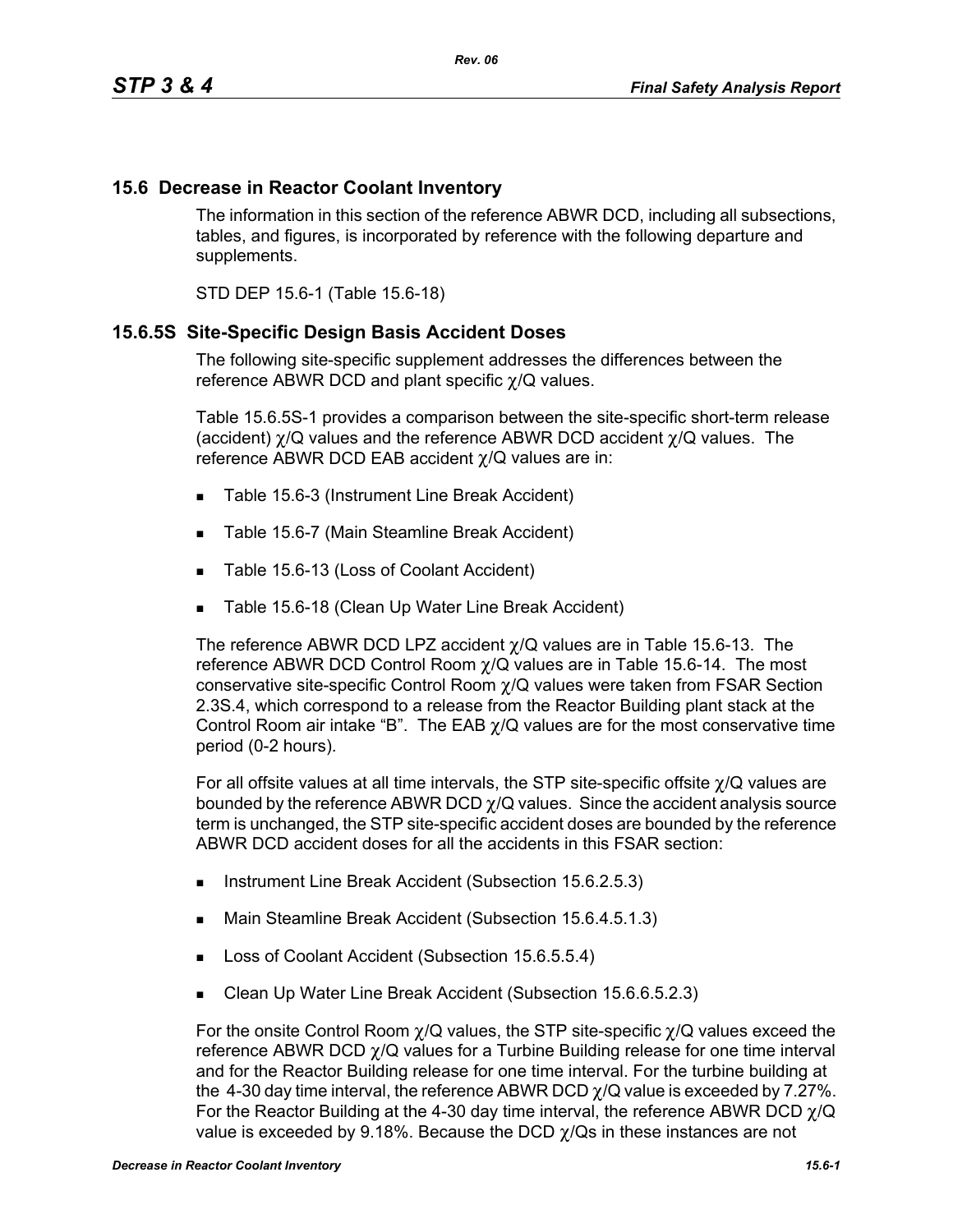bounded by site-specific values, the Control Room site specific radiological consequence analysis is performed.The results for doses are shown in Table 15.6.5S-2. The Control Room doses remain well within the regulatory limits.

## **15.6.7 COL License Information**

## **15.6.7.1 Iodine Removal Credit**

The following site-specific supplement addresses COL License Information Item 15.7.

The design characteristics of the main steamlines, drain lines, and main condenser are the same as specified in the reference ABWR DCD. As a result, the parameters in Table 15.6-8, Items II.D (MSIV leakage) and II.E (condenser data) remain unchanged. Since the iodine credit is a function of these parameters, the STP 3 & 4 iodine removal credit does not deviate from the reference ABWR DCD.

| <b>Receptor</b><br>Location                          | <b>STP</b><br><b>Site-Specific</b><br>$\chi/\mathbf{Q}$<br>$(s/m^3)$ | <b>ABWR</b><br><b>DCD</b><br>$\chi/\mathbf{Q}$<br>$(s/m^3)$ |
|------------------------------------------------------|----------------------------------------------------------------------|-------------------------------------------------------------|
| <b>EAB</b>                                           | 2.74E-04                                                             | 1.37E-03                                                    |
| <b>LPZ</b>                                           |                                                                      |                                                             |
| 0-8 hours                                            | 2.45E-05                                                             | 1.56E-04                                                    |
| 8-24 hours                                           | 1.67E-05                                                             | 9.61E-05                                                    |
| 1-4 days                                             | 7.57E-06                                                             | 3.36E-05                                                    |
| $4-30$ days                                          | 2.59E-06                                                             | 7.42E-06                                                    |
| <b>Control Room</b><br>(Reactor Building<br>Release) |                                                                      |                                                             |
| 0-8 hours                                            | 2.03E-03*                                                            | 3.10E-03                                                    |
| 8-24 hours                                           | 5.88E-04                                                             | 1.83E-03                                                    |
| $1-4$ days                                           | 6.29E-04                                                             | 1.16E-03                                                    |
| $4-30$ days                                          | 5.59E-04                                                             | 5.12E-04                                                    |
| <b>Control Room</b><br>(Turbine Building<br>Release) |                                                                      |                                                             |
| 0-8 hours                                            | 4.44E-04**                                                           | 5.17E-04                                                    |
| 8-24 hours                                           | 1.84E-04                                                             | 3.05E-04                                                    |
| $1-4$ days                                           | 1.18E-04                                                             | 1.93E-04                                                    |
| $4-30$ days                                          | 9.15E-05                                                             | 8.53E-05                                                    |

**Table 15.6.5S-1 Site-Specific** χ**/Q**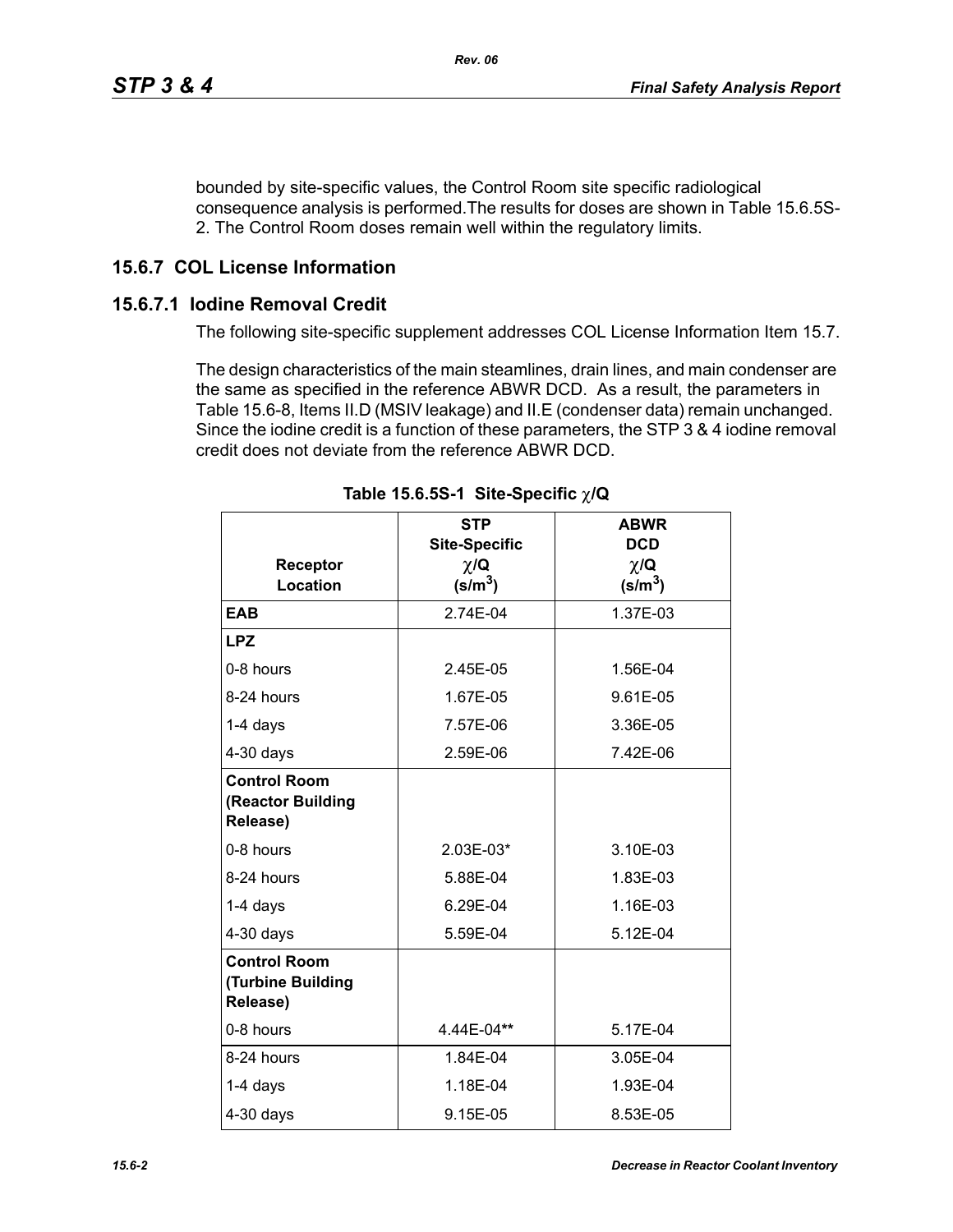Notes:

- \* The ABWR DCD provides 0-8 hour  $\chi$ /Q values. This STP site-specific value is the ARCON96 calculated 0-2 hour χ/Q value.
- \*\* This STP site-specific value is the 0-8 hour χ/Q value determined from the 0-2 and 2-8 hour ARCON96 calculated values per NUREG/CR-6331, Section 3.7.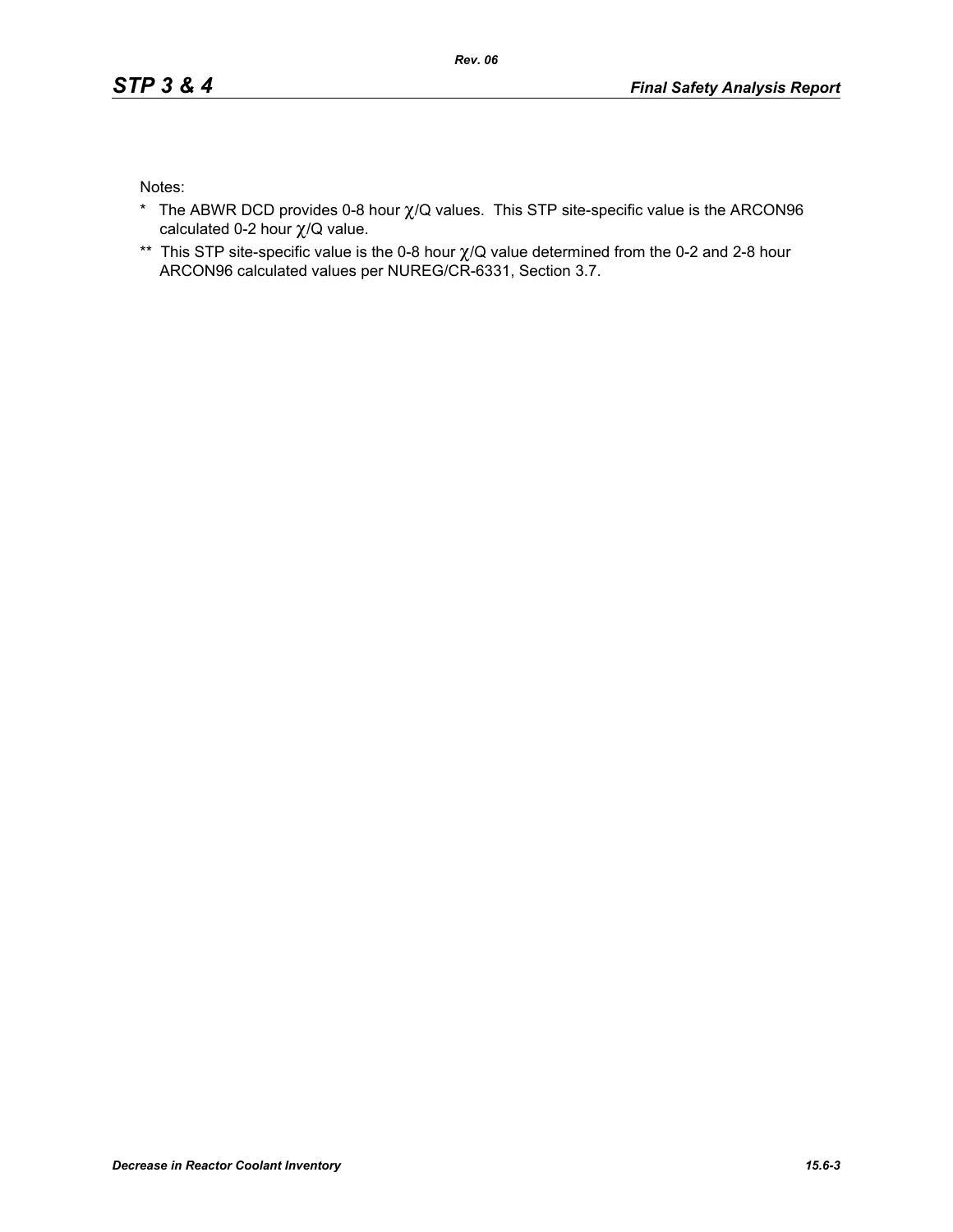| Table 15.6.55-2 Site Specific Control Room Dose for the LOCA |              |                 |           |  |
|--------------------------------------------------------------|--------------|-----------------|-----------|--|
| Time                                                         | Thyroid (Sv) | Whole Body (Sv) | Beta (Sv) |  |
| $0-8h$                                                       | 2.37E-02     | 3.63E-03        | 3.43E-02  |  |
| $0-24$ h                                                     | 3.64E-02     | 5.54E-03        | 6.46E-02  |  |
| $0-4$ days                                                   | 8.65E-02     | 1.09E-02        | 1.63E-01  |  |
| $0-30$ days                                                  | 2.04E-01     | 1.80E-02        | 3.02E-01  |  |

**Table 15.6.5S-2 Site Specific Control Room Dose for the LOCA**